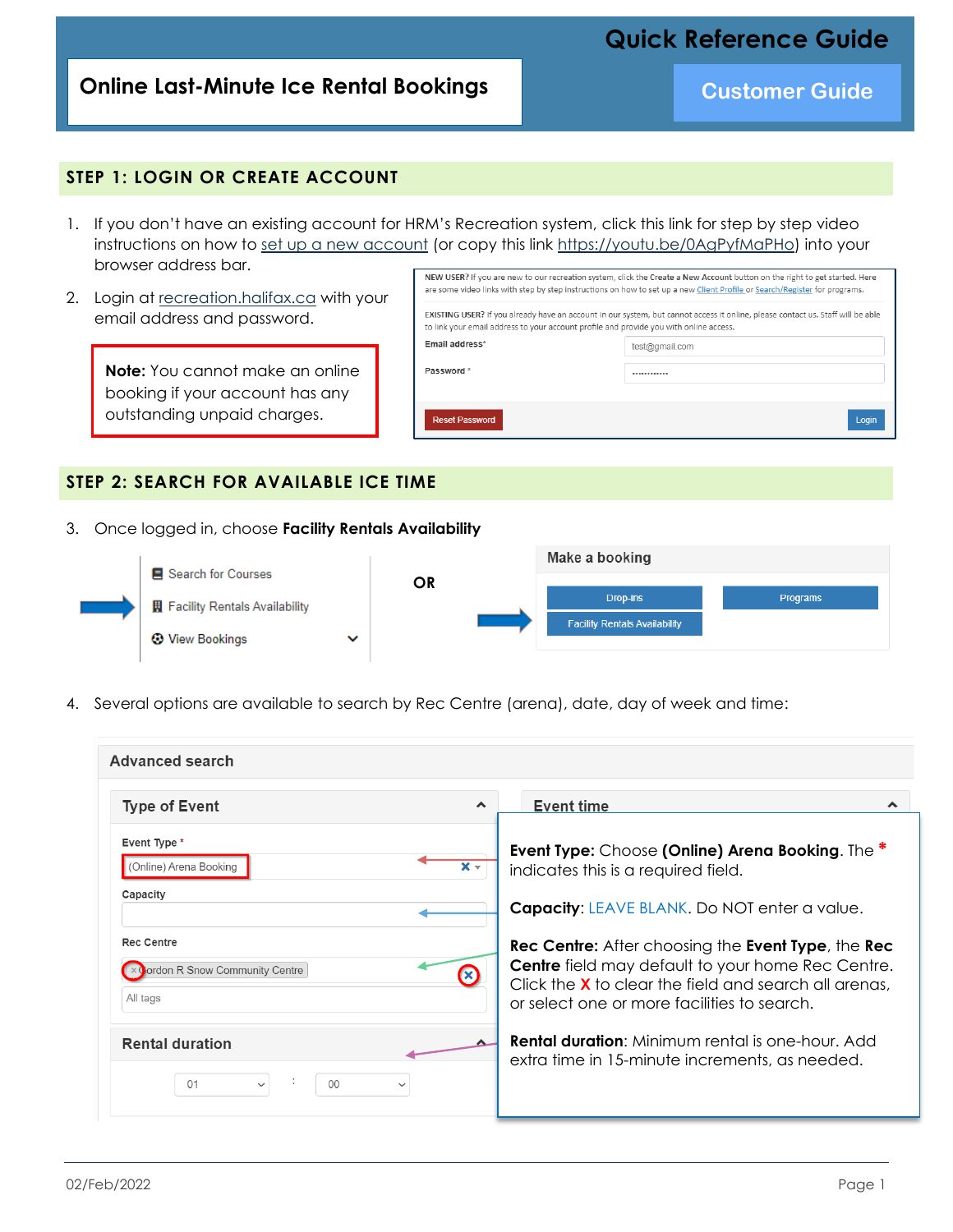# **Quick Reference Guide**

## **Online Last-Minute Ice Rental Bookings and Customer Guide**

| Type of Event                                                                           | ㅅ | <b>Event time</b>          | ㅅ                                                                                                                                                                                 |
|-----------------------------------------------------------------------------------------|---|----------------------------|-----------------------------------------------------------------------------------------------------------------------------------------------------------------------------------|
| Click to choose a specific Day of the Week or<br>leave as All Days.                     |   | All days                   |                                                                                                                                                                                   |
|                                                                                         |   | From Date * (MMM DD, YYYY) | To Date * (MMM DD, YYYY)                                                                                                                                                          |
| Choose a <b>Date range</b> by clicking the                                              |   | 曲<br>Oct 28, 2021          | 曲<br>Nov 28, 2021                                                                                                                                                                 |
| calendar icon or type the dates in the boxes.                                           |   | From Time * (hh:mm A)      | To Time * (hh:mm A)                                                                                                                                                               |
|                                                                                         |   | 12:21 PM<br>$\bullet$      | $\bullet$<br>11:59 PM                                                                                                                                                             |
| Choose a <b>Time range</b> by clicking the clock<br>icon or type the time in the boxes. |   |                            |                                                                                                                                                                                   |
|                                                                                         |   |                            |                                                                                                                                                                                   |
| <b>Rental duration</b><br>01<br>00<br>$\checkmark$<br>$\checkmark$                      |   | the arena scheduler.       | <b>NOTE: To Time</b> will default to 11:59 PM. The last available<br>timeslot that can be booked online ends at 11:45 PM.<br>If you need a booking that ends at 12:00 AM, contact |

5. Click **Search**, or to start over again, choose **Clear Filter** and enter new search criteria.

#### **STEP 3: REVIEW SEARCH RESULTS**

6. Review the search results. Available time slots are listed in chronological order.



If your search results list is too long:

- 
- ✓ Choose one or more *specific* arenas in **Search for Rec Centres**.
- ✓ Choose a shorter date range or a specific date or day of week.
- ✓ Narrow down your **From** and **To Times**.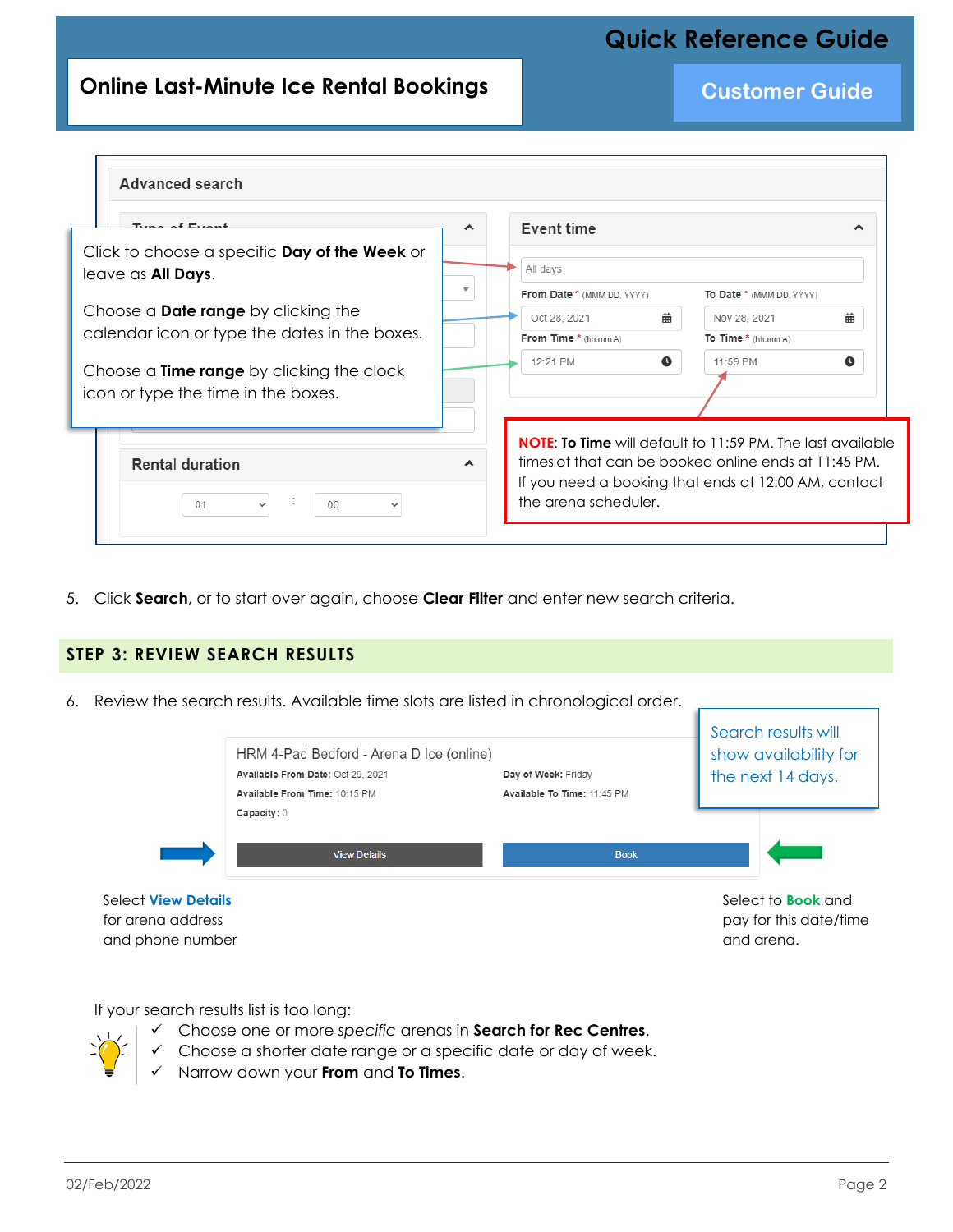**Online Last-Minute Ice Rental Bookings and Customer Guide** 

**Quick Reference Guide**

#### **STEP 4: BOOK AND PAY**

7. When you select **Book** (above), a rental summary is displayed. If needed, you can make changes to the Start Time and Duration, or choose **Search Again.** Choose **Next** to proceed.

| <b>Facility details</b>                                               | <b>Summary</b>                                                                                                    |                                                                                             |                               |
|-----------------------------------------------------------------------|-------------------------------------------------------------------------------------------------------------------|---------------------------------------------------------------------------------------------|-------------------------------|
| Start date * (MMM DD, YYYY)<br>Oct 30, 2021<br>Start time * (hh:mm A) | End date * (MMM DD, YYYY)<br>Name<br>Facility<br>Oct 30, 2021<br>Event type<br>End time * (hh:mm A)<br>Start time | Online Arena Rental<br>Arena<br>(Online) Arena Booking<br>Saturday 30 October 2021 10:30 PM |                               |
| $\bullet$<br>10:30 PM<br>11:30 PM                                     | End time                                                                                                          | Saturday 30 October 2021 11:30 PM                                                           |                               |
| Rental duration<br>÷<br>01<br>00<br>$\checkmark$                      | $\blacktriangle$<br><b>Total Tax</b><br>$\checkmark$                                                              | <b>Total discount</b><br>Total including tax                                                | \$0.00<br>\$34.50<br>\$264.50 |
| <b>Notes</b>                                                          | Search again                                                                                                      |                                                                                             |                               |

8. If your online account has any outstanding charges/debt, this message will appear. **You cannot make any online bookings until all outstanding debt on your account is paid**.

| <b>Facility booking</b>                            |                  |                               |  |
|----------------------------------------------------|------------------|-------------------------------|--|
| Your account is blocked, you appear to be in debt. | Summary          |                               |  |
| Please visit the Bills and Payments page.          | Name<br>Facility | Online Arena Booking<br>Arena |  |

After making a payment to clear the debt, you will be able to make an online booking.

9. Review the **Last-minute Rental Rules and Conditions** that outline the terms of the rental.



10. Complete the required list of questions. Note that **if you require additional equipment or set-up, you must contact the arena scheduler** to confirm these details. Additional charges may apply.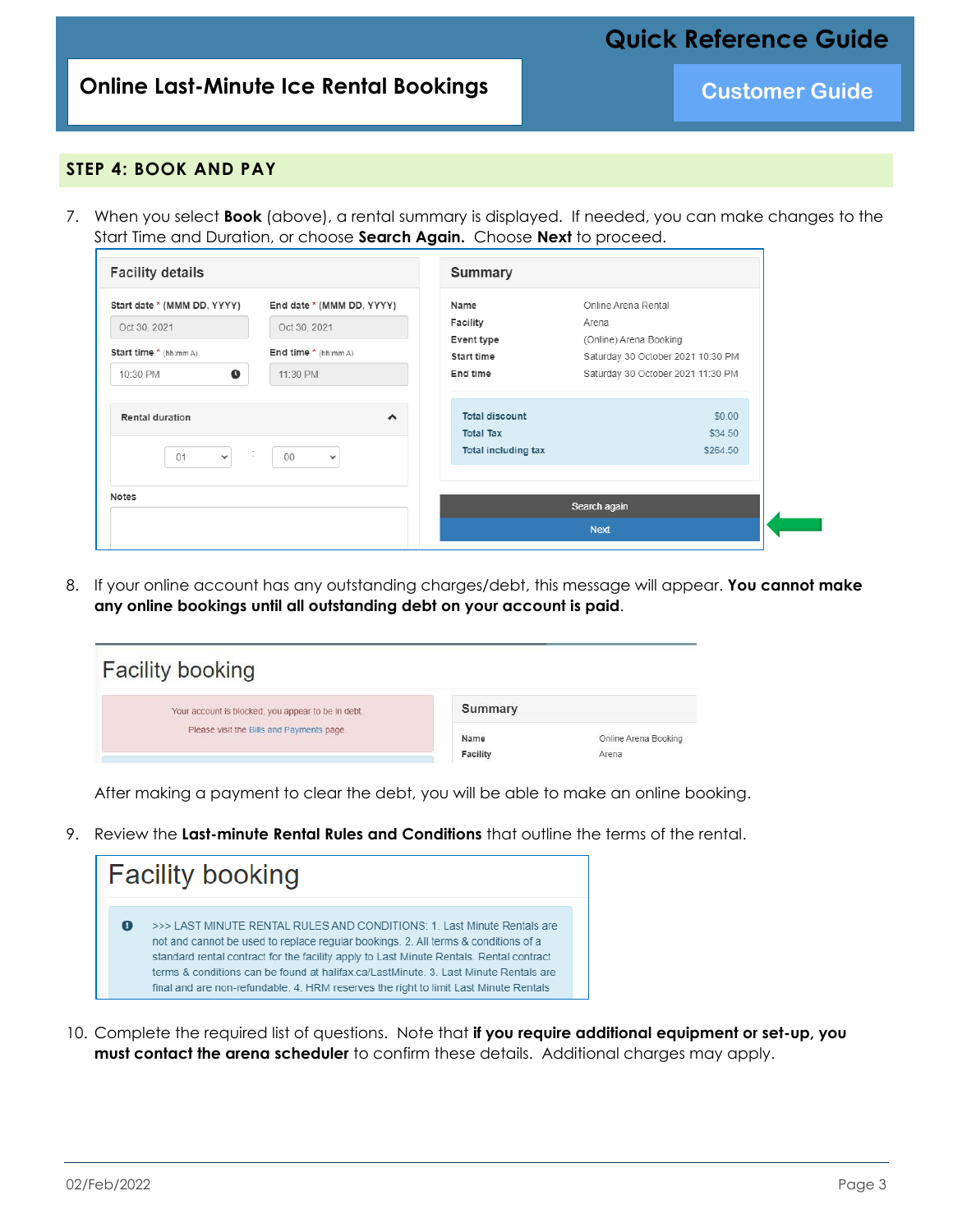# **Quick Reference Guide**

# **Online Last-Minute Ice Rental Bookings and Customer Guide**

11. Indicate that you accept the Last Minute Rental Rules and Conditions and the [rental contract terms and](https://halifax.ca/LastMinute)  [conditions](https://halifax.ca/LastMinute) for the facility. When finished, choose **Add to cart.**

| https://programs.aon.ca/authentication/event-insure/account/signin2-en.html | Search again    |
|-----------------------------------------------------------------------------|-----------------|
| Are you an individual or part of an organization? *                         | Add to cart     |
| Please select an option<br>$\overline{\mathbf{v}}$                          | <b>Previous</b> |
| If an organization, enter the organization name                             |                 |
| If individual, enter insurance company & policy #                           |                 |
|                                                                             |                 |
| Do you require any additional setup or equipment?                           |                 |
| Please select an option<br>$\overline{\mathbf{v}}$                          |                 |
| I accept all rental rules & conditions noted above *                        |                 |
| Please select an option<br>$\overline{\mathbf{v}}$                          |                 |
| I accept the rental contract terms for facility: *                          |                 |

12. The booking is added to the online Cart. The next page will show the details of your rental. You can choose to **Add another rental** to make another booking, or **Go to cart** to make payment now.

| Event details             | <b>Facilities and items</b><br><b>Notes</b>   |            |
|---------------------------|-----------------------------------------------|------------|
|                           |                                               |            |
| Reference                 | 380727                                        | <b>New</b> |
| <b>Name</b>               | Online Arena Rental                           |            |
| <b>Event type</b>         | (Online) Arena Booking                        |            |
| <b>Dates</b>              | Oct 30, 2021 10:30 PM - Oct 30, 2021 11:30 PM |            |
| <b>Expected Attendees</b> | Not Set                                       |            |

13. From the **Cart**, review your rental summary and choose **Continue** to make payment. To cancel the rental from your cart, click the  $\bigotimes$  and confirm that you want to remove the booking.